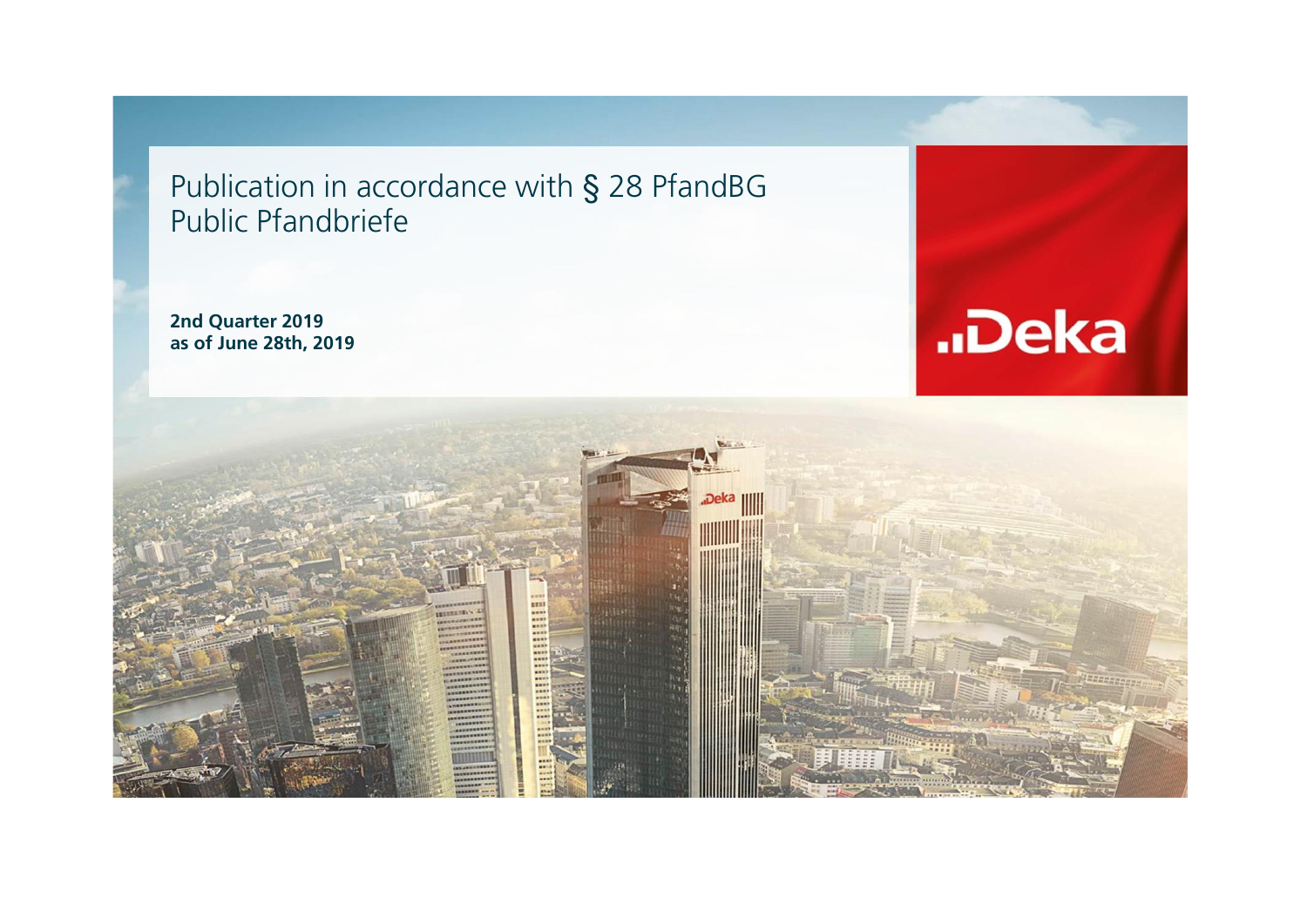# Public Pfandbriefe - Publication in accordance with § 28 PfandBG as of June 28th, 2019

# "Deka

#### **Table of contents**

|       | <b>Publication in accordance with § 28 PfandBG</b>                                                                               | Page(s)     |
|-------|----------------------------------------------------------------------------------------------------------------------------------|-------------|
|       | I. Nominal value                                                                                                                 | 3           |
|       | II. vdp-Credit qualitiy differentiation model                                                                                    | 3           |
| III.  | Derivatives contained in cover pool                                                                                              | 3           |
|       | IV. Nominal value and net present value                                                                                          | 4           |
|       | V. Maturity structure                                                                                                            | 5           |
|       | VI. Breakdown of cover pool by size                                                                                              | 6           |
| VII.  | Fixed-interest rate assets                                                                                                       | 6           |
|       | VIII. Additional cover pool assets                                                                                               | $7^{\circ}$ |
|       | IX. Distribution of cover pool assets - Regular cover (incl. statutory overcollateralization) in mill EUR                        | 8           |
|       | X. Distribution of cover pool assets (amounts directly owed) - Regular cover (incl. statutory overcollateralization) in mill EUR | 9           |
| XI.   | Distribution of cover pool assets (guaranteed amounts) - Regular cover (incl. statutory overcollateralization) in mill EUR       | 10          |
| XII.  | Distribution of cover pool assets (quarantees for reasons of export promotion) - Regular cover in mill EUR                       | 11          |
| XIII. | Debts in arrears > 90 Days (in mill EUR)                                                                                         | 12          |
|       | XIV. Total amounts of nonperforming assets, if at least 5% of each individual claim are non performing(in mill EUR)              | 13          |
|       |                                                                                                                                  |             |

#### **Additional voluntary information**

 $\overline{a}$ 

| I. Additional voluntary information about the cover pool               |  |
|------------------------------------------------------------------------|--|
| II. Additional voluntary information about the outstanding Pfandbriefe |  |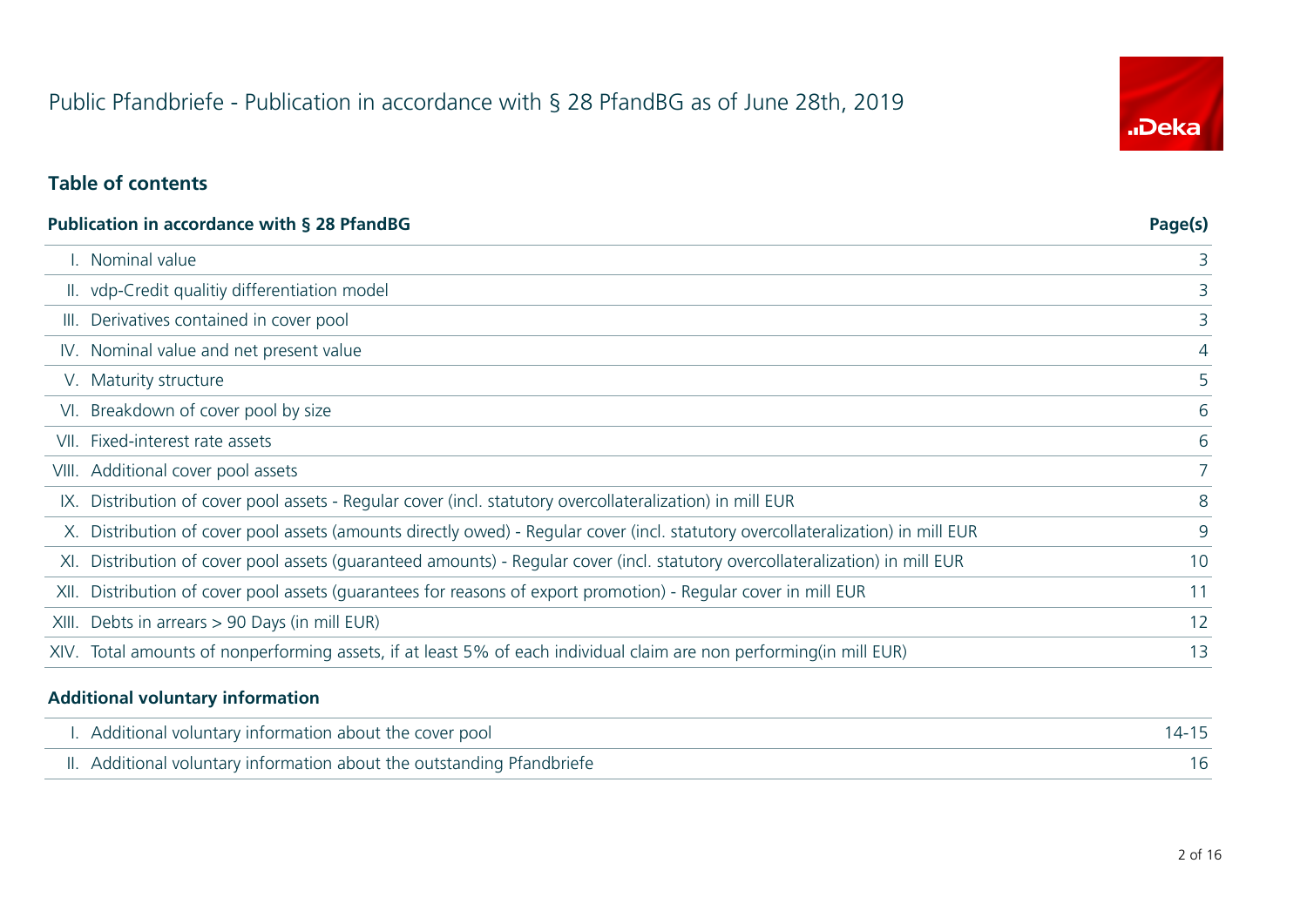# Public Pfandbriefe - Publication in accordance with § 28 PfandBG as of June 28th, 2019



#### **I. Nominal value**

| <b>Total amounts in mill EUR</b>          | <b>Nominal value</b> |         |  |
|-------------------------------------------|----------------------|---------|--|
|                                           | Q2/2019              | Q2/2018 |  |
| Outstanding Pfandbriefe                   | 2.592,1              | 2.343,6 |  |
| Public sector cover pool                  | 3.348.5              | 3.200,9 |  |
| Overcollateralization                     | 756.4                | 857.2   |  |
| Overcollateralization in % of outstanding | 29.2%                | 36,6%   |  |

#### **II. vdp-Credit qualitiy differentiation model**

| Overcollateralization in consideration of the<br>"vdp-Credit quality differentiation model" | <b>Nominal value</b> |         | Net present value    |         |  |
|---------------------------------------------------------------------------------------------|----------------------|---------|----------------------|---------|--|
| in mill EUR                                                                                 | O2/2019              | O2/2018 | O <sub>2</sub> /2019 | 02/2018 |  |
| Overcollateralization                                                                       | 756.4                | 857.2   | 797.0                | 822,6   |  |
| Overcollateralization according to the "vdp-Credit quality<br>differentiation model"        | 756.4                | 857.2   | 797.0                | 822.6   |  |
| Overcollateralization in % of outstanding                                                   | 29.2%                | 36.6%   | 27.7%                | 31.0 %  |  |

# **III. Derivatives contained in cover pool**

| <b>Total amounts in mill EUR</b> | <b>Nominal value</b> |         |  |
|----------------------------------|----------------------|---------|--|
|                                  | O2/2019              | 02/2018 |  |
| Derivates                        | 0.0                  | 0.0     |  |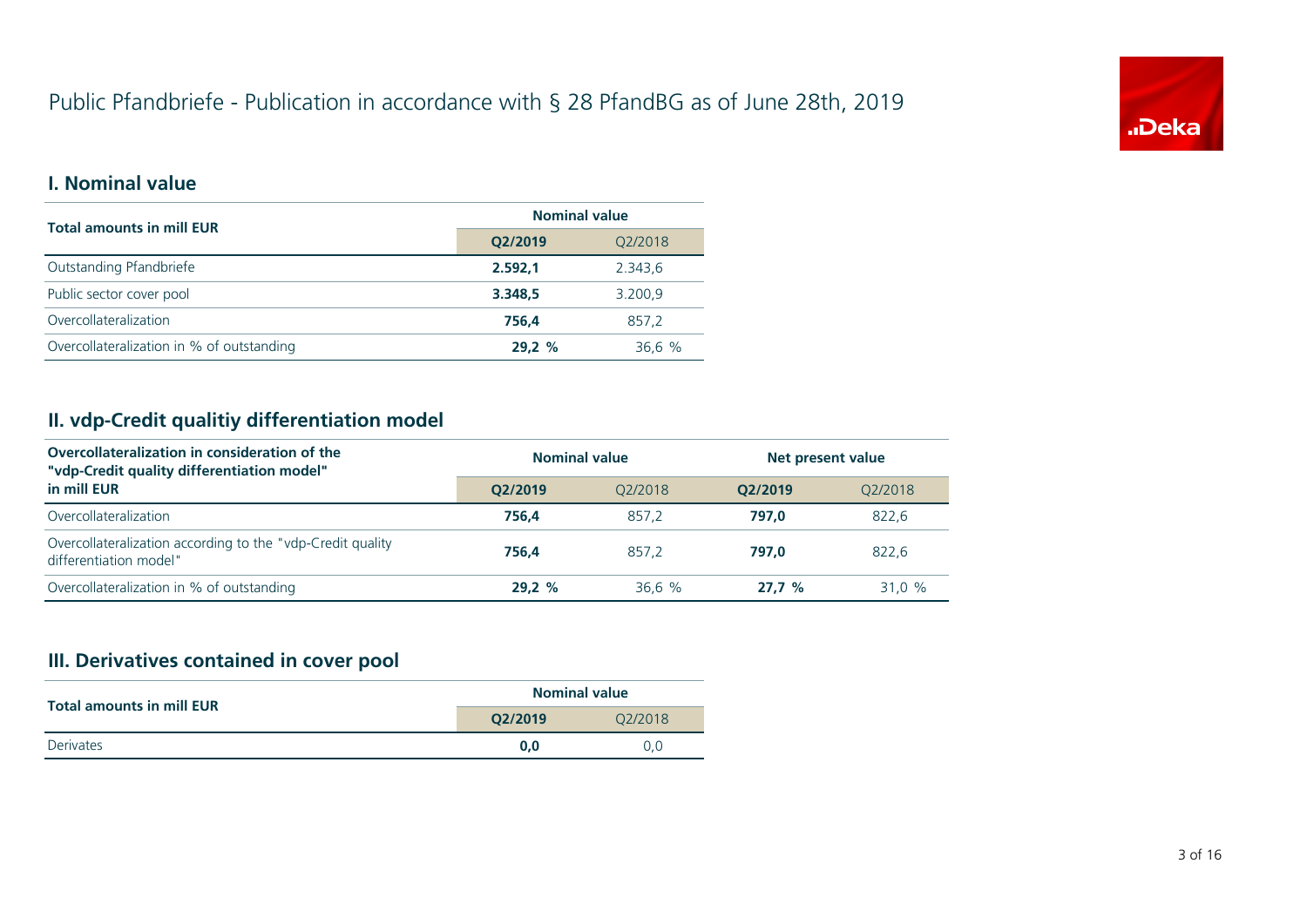

# **IV. Nominal value and net present value**

| <b>Total amounts in mill EUR</b>          | <b>Nominal value</b> |         | Net present value |         |
|-------------------------------------------|----------------------|---------|-------------------|---------|
|                                           | O2/2019              | 02/2018 | O2/2019           | Q2/2018 |
| Outstanding Pfandbriefe                   | 2.592.1              | 2.343.6 | 2.882.2           | 2.650,3 |
| Public sector cover pool                  | 3.348.5              | 3.200.9 | 3.679.3           | 3.472,8 |
| Overcollateralization                     | 756.4                | 857.2   | 797.0             | 822,6   |
| Overcollateralization in % of outstanding | 29.2%                | 36.6%   | 27.7%             | 31.0 %  |

| <b>Total amounts in mill EUR</b>          | Net present value + 250 BP |         | Net present value - 250 BP |         | Net present value<br><b>Currency stress</b> |         |
|-------------------------------------------|----------------------------|---------|----------------------------|---------|---------------------------------------------|---------|
|                                           | O2/2019                    | 02/2018 | O2/2019                    | 02/2018 | O2/2019                                     | Q2/2018 |
| Outstanding Pfandbriefe                   | 2.576.9                    | 2.417.7 | 3.256.8                    | 2.937.3 | 2.547.5                                     | 2.937,3 |
| Public sector cover pool                  | 3.334.8                    | 3.275.7 | 4.132.3                    | 3.706.7 | 3.287,6                                     | 3.587,4 |
| Overcollateralization                     | 758.0                      | 858.0   | 875.5                      | 769.5   | 740.1                                       | 650,1   |
| Overcollateralization in % of outstanding | 29.4 %                     | 35.5%   | 26.9%                      | 26,2 %  | 29,1%                                       | 22.1%   |

| <b>Foreign Currencies</b> | Net present value for each foreign<br>currency (in mill) |         | <b>Rates of exchange</b> |         | Net present value<br>in mill EUR |                           |
|---------------------------|----------------------------------------------------------|---------|--------------------------|---------|----------------------------------|---------------------------|
|                           | O2/2019                                                  | 02/2018 | O2/2019                  | 02/2018 | O2/2019                          | Q2/2018<br>408,0<br>408,0 |
| <b>USD</b>                | 122,0                                                    | 475.6   | 1.13800                  | .16580  | 107,2                            |                           |
| <b>Total amounts</b>      |                                                          |         |                          |         | 107,2                            |                           |

Remark: Net present value on Static Method basis in accordance with § 5 and § 6 PfandBarwertV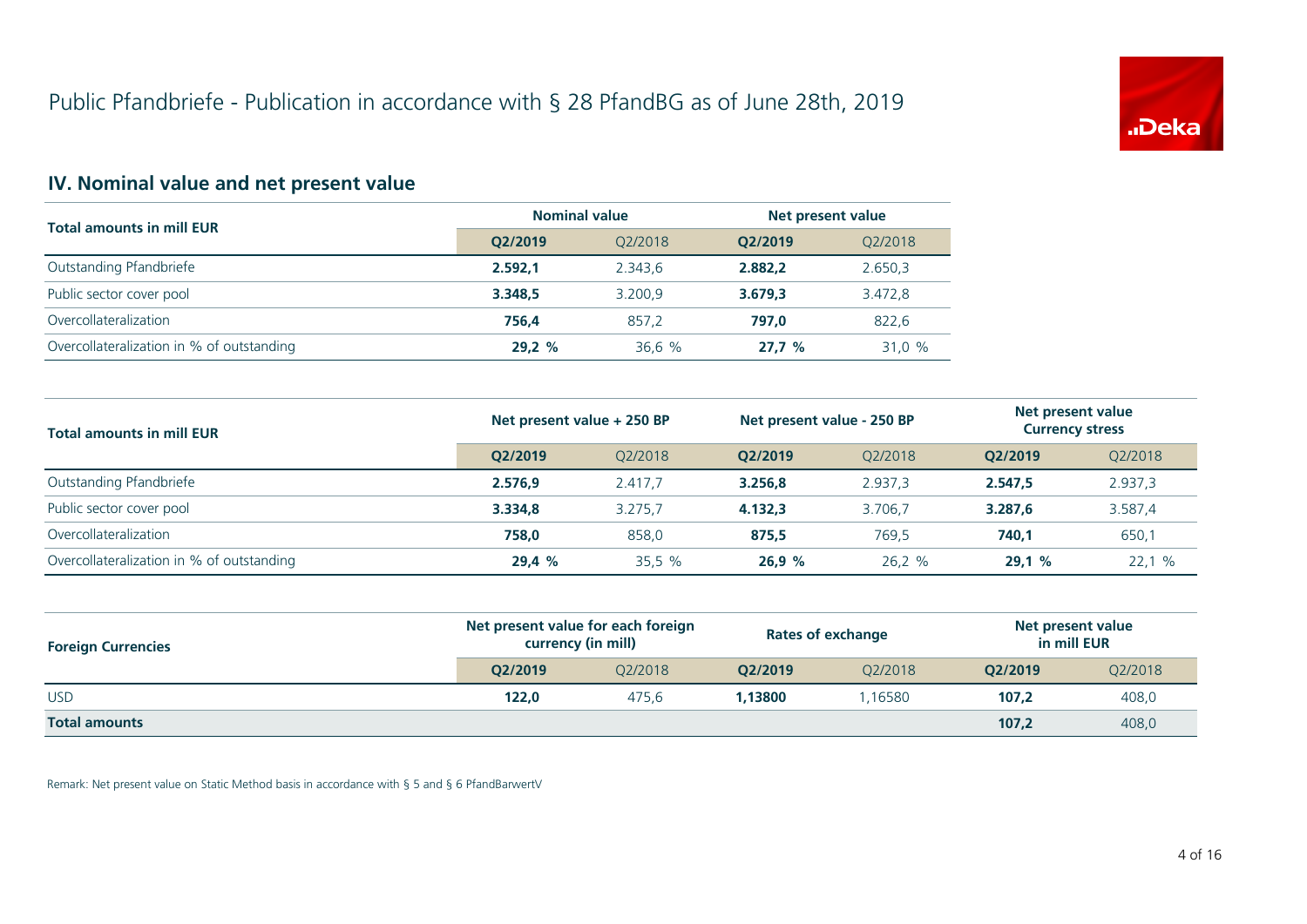

# **V. Maturity structure**

| <b>Maturity ranges</b> |        |           | <b>Outstanding Pfandbriefe in mill EUR</b> |         | Public sector cover pool in mill EUR |         |
|------------------------|--------|-----------|--------------------------------------------|---------|--------------------------------------|---------|
|                        |        |           | Q2/2019                                    | Q2/2018 | Q2/2019                              | Q2/2018 |
|                        | $\leq$ | 6 months  | 163,0                                      | 336,0   | 0,1                                  | 131,8   |
| 6 months               | $\leq$ | 12 months | 72,4                                       | 342,0   | 208,4                                | 296,8   |
| 12 months              | $\leq$ | 18 months | 228,7                                      | 163,0   | 53,6                                 | 0,4     |
| 18 months              | $\leq$ | 2 years   | 145,8                                      | 72,0    | 199,9                                | 243,4   |
| 2 years                | $\leq$ | 3 years   | 250,5                                      | 202,6   | 279,4                                | 328,3   |
| 3 years                | $\leq$ | 4 years   | 420,0                                      | 255,5   | 244,3                                | 310,8   |
| 4 years                | $\leq$ | 5 years   | 362,5                                      | 420,0   | 219,9                                | 266,0   |
| 5 years                | $\leq$ | 10 years  | 746,3                                      | 305,4   | 1.422,0                              | 1.454,5 |
|                        | >      | 10 years  | 202,8                                      | 247,1   | 720,8                                | 168,9   |
| <b>Total amounts</b>   |        |           | 2.592,1                                    | 2.343,6 | 3.348,5                              | 3.200,9 |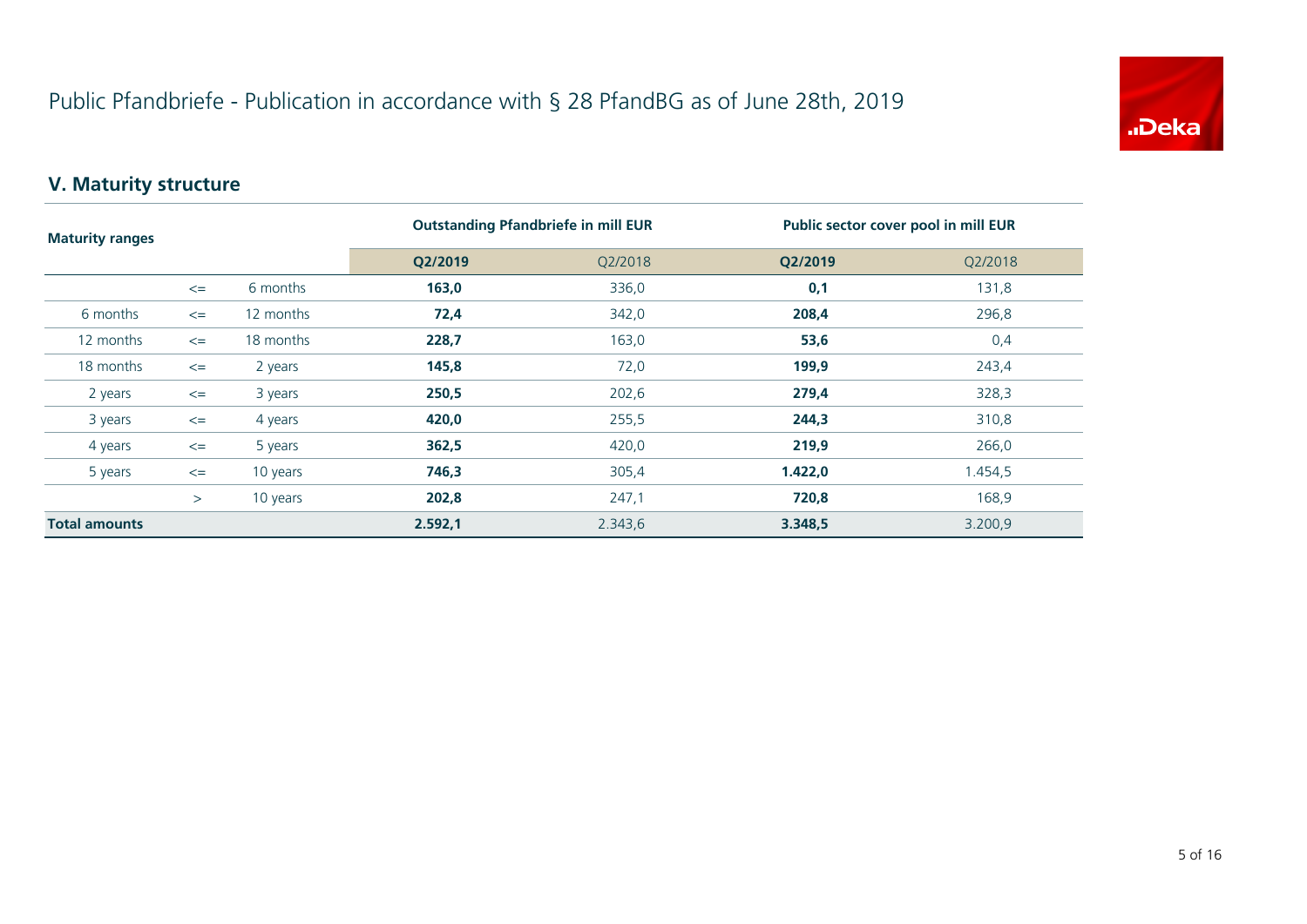

# **VI. Breakdown of cover pool by size**

| Breakdown of cover pool by size (in mill EUR)                     |                                 |              |         |         |
|-------------------------------------------------------------------|---------------------------------|--------------|---------|---------|
|                                                                   |                                 |              | Q2/2019 | Q2/2018 |
| Regular cover                                                     | $\leq$                          | 10 mill EUR  | 96.5    | 32,6    |
| according to § 20 para. 1 PfandBG                                 |                                 |              |         |         |
| Regular cover                                                     | 10 mill EUR $\leq$ 100 mill EUR |              | 1.401.8 | 1.139,6 |
| according to $\S$ 20 para. 1 PfandBG                              |                                 |              |         |         |
| Regular cover                                                     | $\mathbf{r}$                    | 100 mill EUR | 1.820.1 | 1.988.6 |
| according to $\S$ 20 para. 1 PfandBG                              |                                 |              |         |         |
| <b>Amounts</b>                                                    |                                 |              | 3.318,5 | 3.160,9 |
| Additional cover pool assets<br>according to § 20 para. 2 PfandBG |                                 |              | 30.0    | 40,0    |
| <b>Total amounts</b>                                              |                                 |              | 3.348,5 | 3.200,9 |

#### **VII. Fixed-interest rate assets**

| Total amounts of fixed-interest assets (nominal and<br>percentage values) |         | <b>Total amounts in mill EUR</b> | thereof: Nominal value of fixed<br>interest assets |         | thereof: Percentage of fixed<br>interest assets |         |
|---------------------------------------------------------------------------|---------|----------------------------------|----------------------------------------------------|---------|-------------------------------------------------|---------|
|                                                                           | O2/2019 | 02/2018                          | O2/2019                                            | 02/2018 | O2/2019                                         | 02/2018 |
| Outstanding Pfandbriefe                                                   | 2.592.1 | 2.343.6                          | 2.416.3                                            | 2.343.6 | 93.2%                                           | 100,0 % |
| Public sector cover pool                                                  | 3.348.5 | 3.200.9                          | 2.362.6                                            | .857.6  | 70.6 %                                          | 58,0 %  |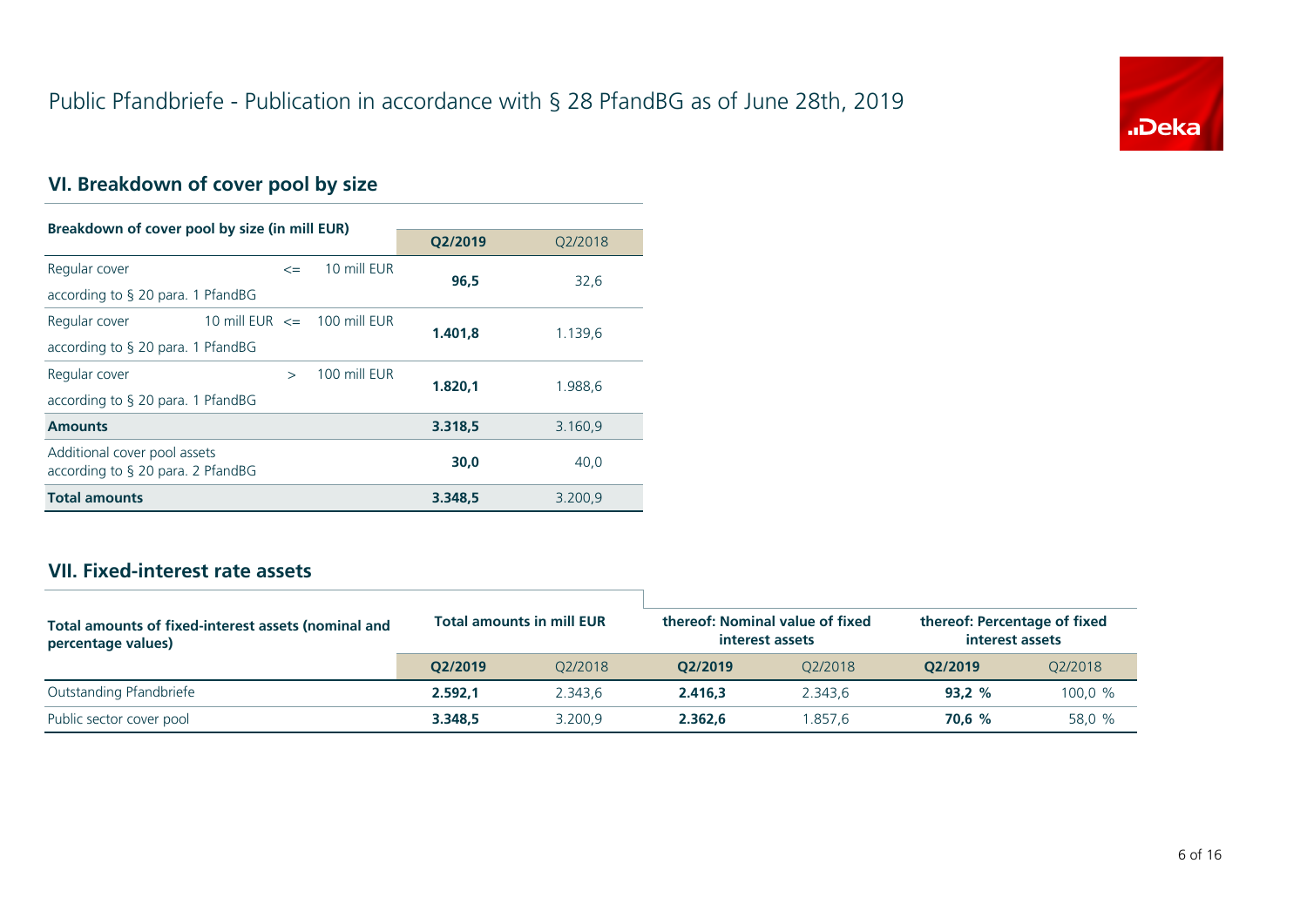

# **VIII. Additional cover pool assets**

| <b>Additional cover pool assets</b>                                             |         | <b>Total amounts in mill EUR</b> |                                                                                               |         |
|---------------------------------------------------------------------------------|---------|----------------------------------|-----------------------------------------------------------------------------------------------|---------|
| according to § 20 para. 2 PfandBG                                               | Q2/2019 | Q2/2018                          |                                                                                               |         |
|                                                                                 | 30,0    | 40,0                             |                                                                                               |         |
|                                                                                 |         |                                  |                                                                                               |         |
| Thereof additional cover pool assets                                            |         | <b>Total amounts in mill EUR</b> |                                                                                               |         |
| according to § 20 para. 2 no. 1 PfandBG                                         | Q2/2019 | Q2/2018                          |                                                                                               |         |
|                                                                                 | 0,0     | 0,0                              |                                                                                               |         |
|                                                                                 |         |                                  |                                                                                               |         |
| Thereof additional cover pool assets<br>according to § 20 para. 2 no. 2 PfandBG |         | <b>Total amounts in mill EUR</b> | thereof: Exposure in covered bonds<br>according to Article 129 Regulation<br>(EU) No 575/2013 |         |
| Code<br>based in<br>$(*)$                                                       | Q2/2019 | Q2/2018                          | Q2/2019                                                                                       | Q2/2018 |
| DE<br>Germany                                                                   | 30,0    | 40,0                             | 0,0                                                                                           | 0,0     |
| <b>Total amounts</b>                                                            | 30,0    | 40,0                             | 0,0                                                                                           | 0,0     |

| Information according to $\S$ 28                                    | <b>Total amounts in mill EUR</b> |         |  |  |
|---------------------------------------------------------------------|----------------------------------|---------|--|--|
| para. 1 no. 8 PfandBG                                               | O2/2019                          | O2/2018 |  |  |
| Cover pool assets that exceed the limits of<br>§ 20 para. 2 PfandBG | 0.0                              | 0.0     |  |  |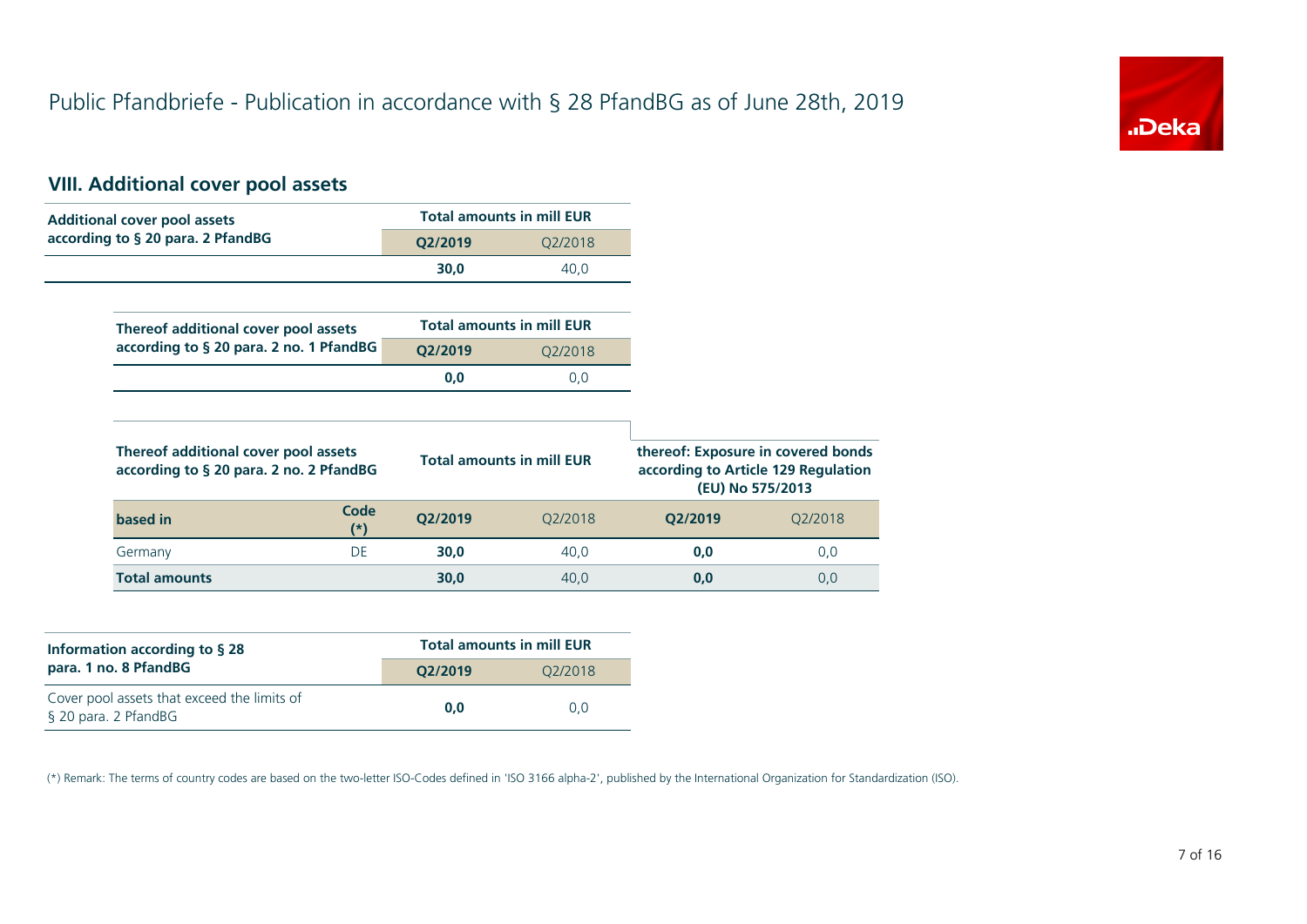

#### **IX. Distribution of cover pool assets Regular cover (incl. statutory overcollateralization) in mill EUR**

| Country of registration/residence of                    |               |         |                  |         |                             |         |                          |         |                      |         |                      |         |                                            |
|---------------------------------------------------------|---------------|---------|------------------|---------|-----------------------------|---------|--------------------------|---------|----------------------|---------|----------------------|---------|--------------------------------------------|
| the respective borrower or<br>guaranteeing body         |               |         | <b>Sovereign</b> |         | <b>Regional Authorities</b> |         | <b>Local Authorities</b> |         | <b>Other debtors</b> |         | <b>Total amounts</b> |         | thereof: Guarantees<br>of export promotion |
| <b>Country</b>                                          | Code<br>$(*)$ | Q2/2019 | O2/2018          | Q2/2019 | Q2/2018                     | Q2/2019 | Q2/2018                  | Q2/2019 | Q2/2018              | Q2/2019 | Q2/2018              | Q2/2019 | Q2/2018                                    |
| Germany                                                 | DE            | 207,8   | 270,3            | 342,7   | 431,7                       | 794,6   | 376,8                    | 913,8   | 880,6                | 2.258,9 | 1.959,4              | 207,8   | 270,3                                      |
| Denmark                                                 | DK            | 0,0     | 0,0              | 0,0     | 0,0                         | 0,0     | 0,0                      | 40,7    | 0,0                  | 40,7    | 0,0                  | 40,7    | 0,0                                        |
| France                                                  | <b>FR</b>     | 23,0    | 35,5             | 0,0     | 0,0                         | 0,0     | 0,0                      | 0,0     | 0,0                  | 23,0    | 35,5                 | 23,0    | 35,5                                       |
| Canada                                                  | CA            | 0,0     | 0,0              | 66,2    | 98,1                        | 0,0     | 0,0                      | 0,0     | 0,0                  | 66,2    | 98,1                 | 0,0     | 0,0                                        |
| Latvia                                                  | LV            | 0,0     | 0,0              | 0,0     | 0,0                         | 94,7    | 106,1                    | 0,0     | 0,0                  | 94,7    | 106,1                | 0,0     | 0,0                                        |
| <b>Netherlands</b>                                      | <b>NL</b>     | 164,3   | 167,8            | 0,0     | 0,0                         | 0,0     | 0,0                      | 0,0     | 0,0                  | 164,3   | 167,8                | 164,3   | 167,8                                      |
| Norway                                                  | <b>NO</b>     | 68,8    | 81,3             | 0,0     | 0,0                         | 0,0     | 0,0                      | 0,0     | 0,0                  | 68,8    | 81,3                 | 68,8    | 81,3                                       |
| Poland                                                  | PL            | 50,0    | 50,0             | 0,0     | 0,0                         | 0,0     | 0,0                      | 0,0     | 0,0                  | 50,0    | 50,0                 | 0,0     | 0,0                                        |
| United States of America                                | <b>US</b>     | 209,2   | 241,5            | 0,0     | 0,0                         | 0,0     | 0,0                      | 0,0     | 0,0                  | 209,2   | 241,5                | 209,2   | 241,5                                      |
| United Kingdom of Great Britain<br>and Northern Ireland | <b>GB</b>     | 342,6   | 421,2            | 0,0     | 0,0                         | 0,0     | 0,0                      | 0,0     | 0,0                  | 342,6   | 421,2                | 342,6   | 421,2                                      |
| <b>Amounts</b>                                          |               | 1.065,7 | 1.267,5          | 408,9   | 529,8                       | 889,3   | 482,9                    | 954,6   | 880,6                | 3.318,5 | 3.160,9              | 1.056,4 | 1.217,5                                    |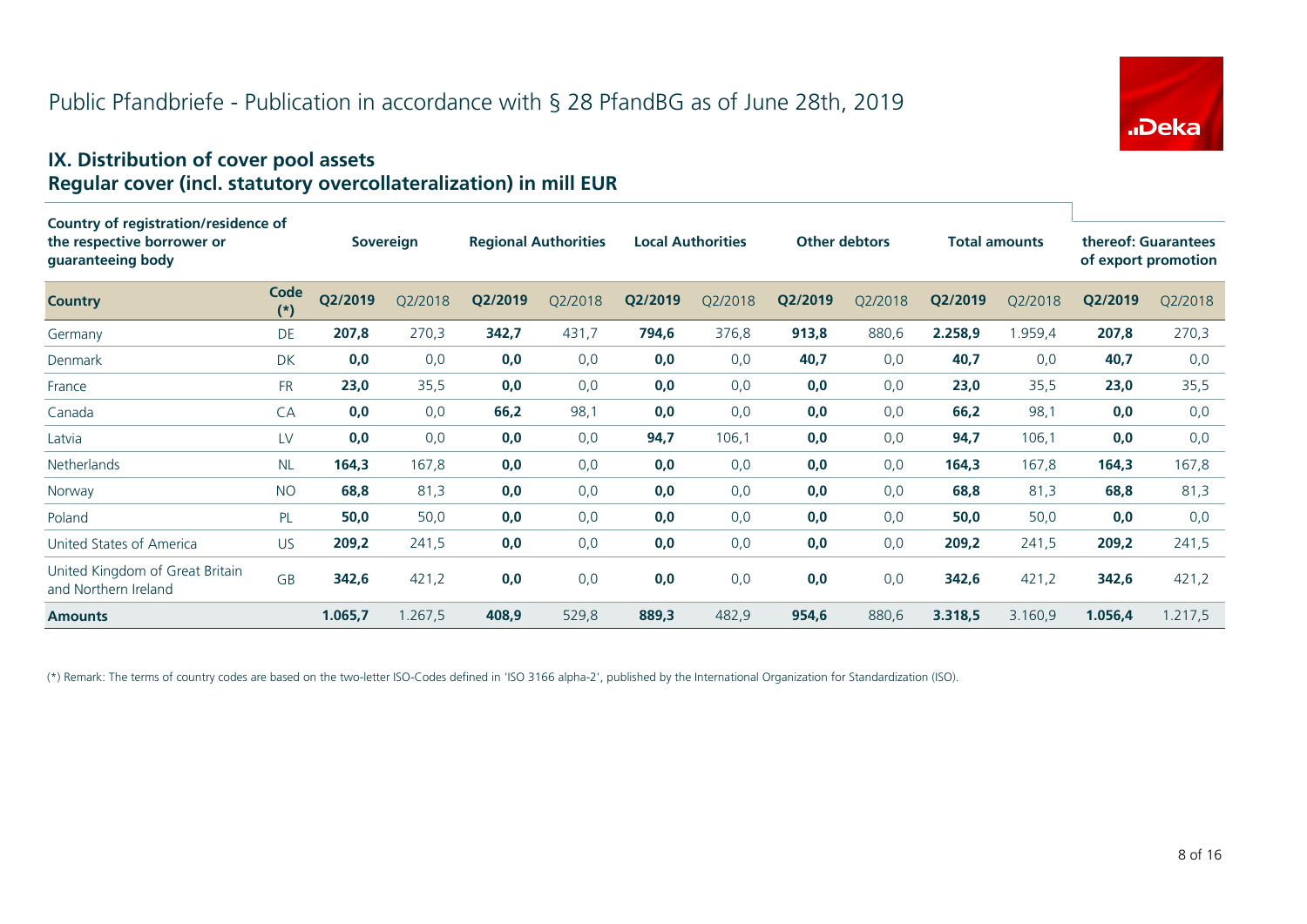

#### **X. Distribution of cover pool assets (amounts directly owed) Regular cover (incl. statutory overcollateralization) in mill EUR**

| Country of registration/residence of<br>the respective borrower |             |         | <b>Sovereign</b> |         | <b>Regional Authorities</b> | <b>Local Authorities</b> |         | <b>Other debtors</b> |         | <b>Total amounts</b> |         |
|-----------------------------------------------------------------|-------------|---------|------------------|---------|-----------------------------|--------------------------|---------|----------------------|---------|----------------------|---------|
| <b>Country</b>                                                  | Code<br>(*) | Q2/2019 | Q2/2018          | Q2/2019 | O2/2018                     | Q2/2019                  | 02/2018 | Q2/2019              | 02/2018 | O2/2019              | 02/2018 |
| Germany                                                         | DE          | 0,0     | 0,0              | 302,7   | 391,7                       | 793,9                    | 375,7   | 913,8                | 880,6   | 2.010,4              | .648.0  |
| Canada                                                          | СA          | 0,0     | 0,0              | 57,5    | 73,2                        | 0,0                      | 0,0     | 0,0                  | 0,0     | 57,5                 | 73,2    |
| Latvia                                                          | LV          | 0,0     | 0,0              | 0,0     | 0,0                         | 94,7                     | 106,1   | 0,0                  | 0,0     | 94,7                 | 106,1   |
| Poland                                                          | PL          | 50,0    | 50,0             | 0,0     | 0,0                         | 0,0                      | 0,0     | 0,0                  | 0,0     | 50,0                 | 50,0    |
| <b>Amounts</b>                                                  |             | 50,0    | 50,0             | 360,2   | 464.9                       | 888,6                    | 481.9   | 913,8                | 880.6   | 2.212.6              | .877.4  |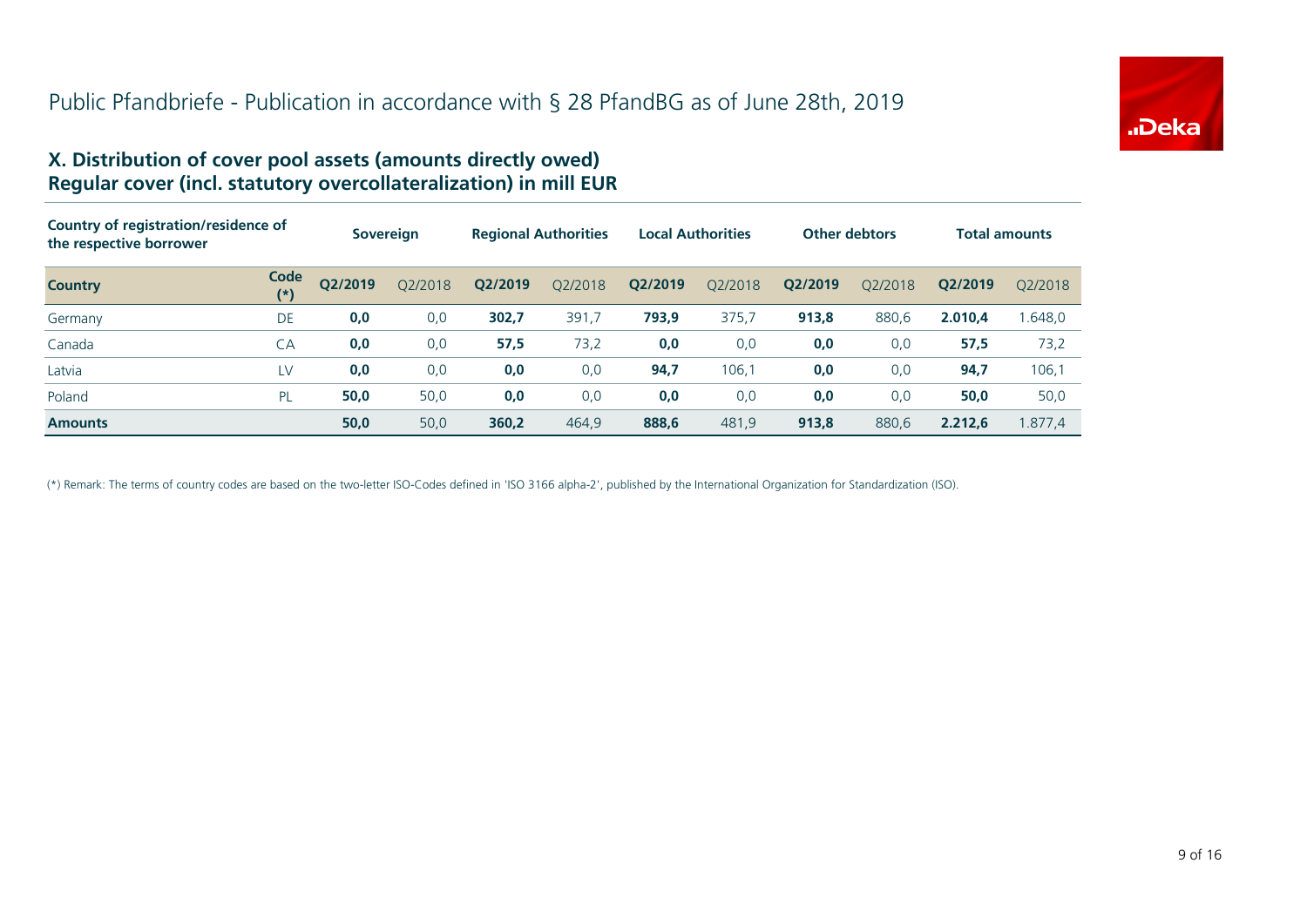

#### **XI. Distribution of cover pool assets (guaranteed amounts) Regular cover (incl. statutory overcollateralization) in mill EUR**

| Country of registration/residence of<br>the quaranteeing body |               | <b>Sovereign</b> |         | <b>Regional Authorities</b> |         | <b>Local Authorities</b> |         | <b>Other debtors</b> |         | <b>Total amounts</b> |         |
|---------------------------------------------------------------|---------------|------------------|---------|-----------------------------|---------|--------------------------|---------|----------------------|---------|----------------------|---------|
| <b>Country</b>                                                | Code<br>$(*)$ | Q2/2019          | Q2/2018 | Q2/2019                     | Q2/2018 | Q2/2019                  | Q2/2018 | Q2/2019              | Q2/2018 | Q2/2019              | Q2/2018 |
| Germany                                                       | DE            | 207,8            | 270,3   | 40,0                        | 40,0    | 0,7                      | 1,0     | 0,0                  | 0,0     | 248,5                | 311,4   |
| Denmark                                                       | <b>DK</b>     | 0,0              | 0,0     | 0,0                         | 0,0     | 0,0                      | 0,0     | 40,7                 | 0,0     | 40,7                 | 0,0     |
| France                                                        | <b>FR</b>     | 23,0             | 35,5    | 0,0                         | 0,0     | 0,0                      | 0,0     | 0,0                  | 0,0     | 23,0                 | 35,5    |
| Canada                                                        | CA            | 0,0              | 0,0     | 8,8                         | 24,9    | 0,0                      | 0,0     | 0,0                  | 0,0     | 8,8                  | 24,9    |
| <b>Netherlands</b>                                            | <b>NL</b>     | 164,3            | 167,8   | 0,0                         | 0,0     | 0,0                      | 0,0     | 0,0                  | 0,0     | 164,3                | 167,8   |
| Norway                                                        | <b>NO</b>     | 68,8             | 81,3    | 0,0                         | 0,0     | 0,0                      | 0,0     | 0,0                  | 0,0     | 68,8                 | 81,3    |
| United States of America                                      | US.           | 209,2            | 241,5   | 0,0                         | 0,0     | 0,0                      | 0,0     | 0,0                  | 0,0     | 209,2                | 241,5   |
| United Kingdom of Great Britain<br>and Northern Ireland       | <b>GB</b>     | 342,6            | 421,2   | 0,0                         | 0,0     | 0,0                      | 0,0     | 0,0                  | 0,0     | 342,6                | 421,2   |
| <b>Amounts</b>                                                |               | 1.015,7          | 1.217,5 | 48,8                        | 64,9    | 0,7                      | 1,0     | 40,7                 | 0,0     | 1.105,9              | 1.283,5 |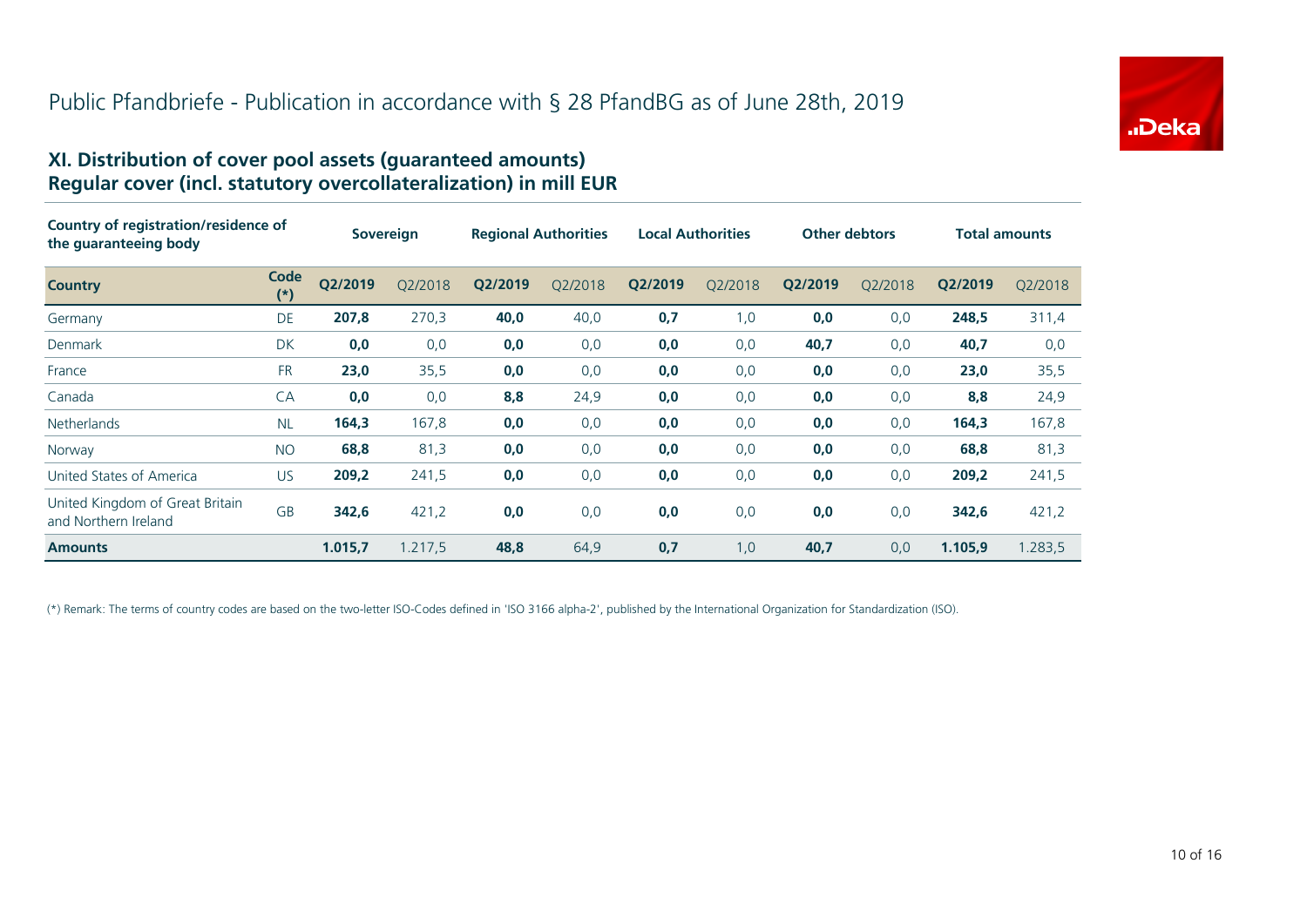# Public Pfandbriefe - Publication in accordance with § 28 PfandBG as of June 28th, 2019



#### **XII. Distribution of cover pool assets (guarantees for reasons of export promotion) Regular cover in mill EUR**

| Country of registration/residence of<br>the quaranteeing body |                   |                      |         |                    |         |                           |         |
|---------------------------------------------------------------|-------------------|----------------------|---------|--------------------|---------|---------------------------|---------|
|                                                               |                   | <b>Total amounts</b> |         | thereof: Sovereign |         | thereof: Other<br>debtors |         |
| <b>Country</b>                                                | Code<br>$^{\ast}$ | Q2/2019              | O2/2018 | Q2/2019            | Q2/2018 | Q2/2019                   | Q2/2018 |
| Germany                                                       | DE                | 207,8                | 270,3   | 207.8              | 270,3   | 0,0                       | 0,0     |
| Denmark                                                       | <b>DK</b>         | 40,7                 | 0,0     | 0,0                | 0,0     | 40,7                      | 0,0     |
| France                                                        | <b>FR</b>         | 23,0                 | 35,5    | 23,0               | 35,5    | 0,0                       | 0,0     |
| <b>Netherlands</b>                                            | <b>NL</b>         | 164,3                | 167,8   | 164,3              | 167,8   | 0,0                       | 0,0     |
| Norway                                                        | <b>NO</b>         | 68,8                 | 81,3    | 68,8               | 81,3    | 0,0                       | 0,0     |
| United States of America                                      | <b>US</b>         | 209,2                | 241,5   | 209,2              | 241,5   | 0,0                       | 0,0     |
| United Kingdom of Great Britain<br>and Northern Ireland       | <b>GB</b>         | 342,6                | 421,2   | 342,6              | 421,2   | 0,0                       | 0,0     |
| <b>Amounts</b>                                                |                   | 1.056,4              | 1.217,5 | 1.015.7            | 1.217,5 | 40,7                      | 0,0     |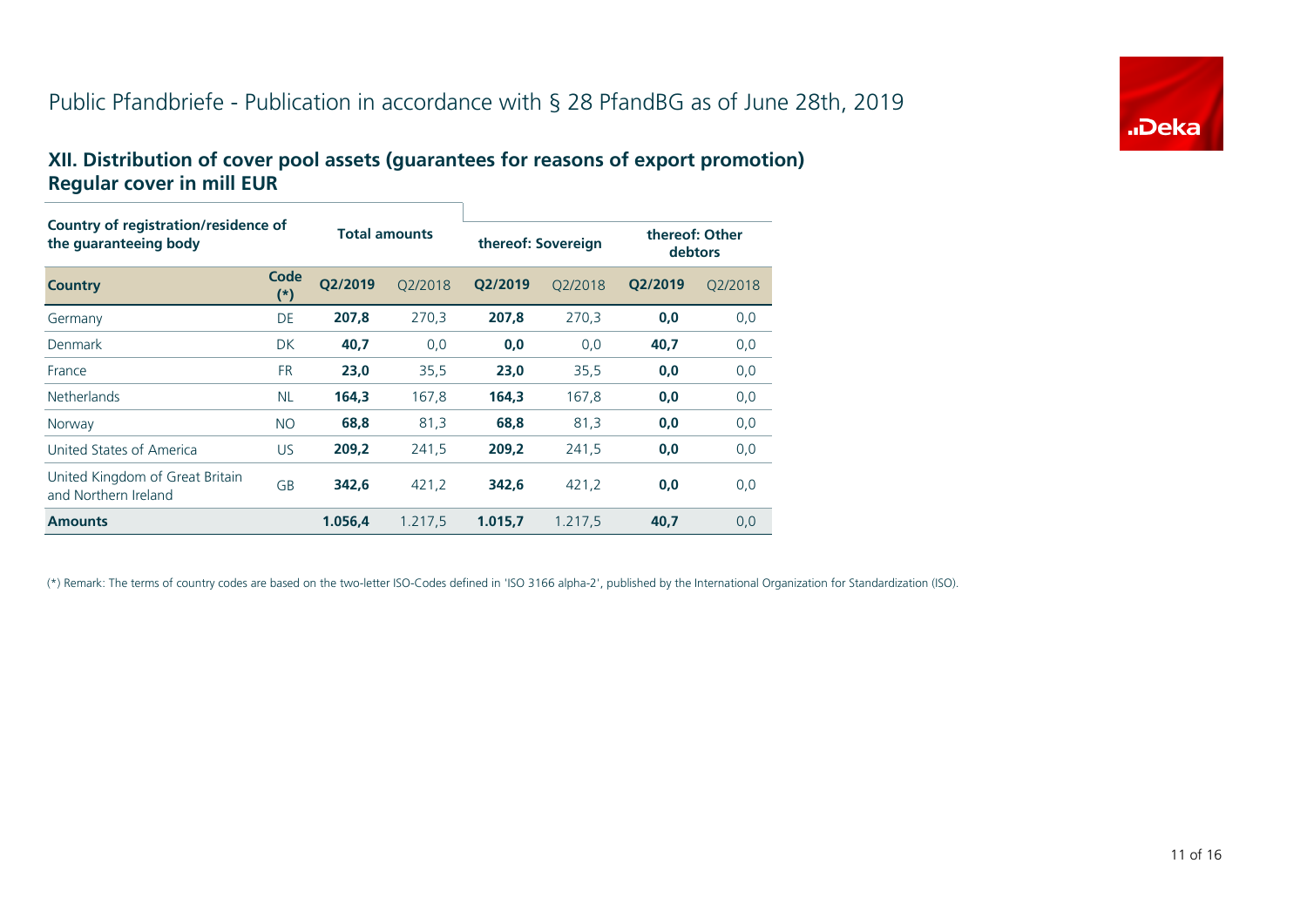

# **XIII. Debts in arrears > 90 Days (in mill EUR)**

| Country of registration/residence of<br>the respective borrower or<br>guaranteeing body |               |                      |         |                    |         |                                         |         |                                      |         |                           |         |
|-----------------------------------------------------------------------------------------|---------------|----------------------|---------|--------------------|---------|-----------------------------------------|---------|--------------------------------------|---------|---------------------------|---------|
|                                                                                         |               | <b>Total amounts</b> |         | thereof: Sovereign |         | thereof: Regional<br><b>Authorities</b> |         | thereof: Local<br><b>Authorities</b> |         | thereof: Other<br>debtors |         |
| <b>Country</b>                                                                          | Code<br>$(*)$ | Q2/2019              | Q2/2018 | Q2/2019            | Q2/2018 | Q2/2019                                 | Q2/2018 | Q2/2019                              | Q2/2018 | Q2/2019                   | Q2/2018 |
| Germany                                                                                 | DE            | 0,0                  | 0,0     | 0,0                | 0,0     | 0,0                                     | 0,0     | 0,0                                  | 0,0     | 0,0                       | 0,0     |
| Denmark                                                                                 | <b>DK</b>     | 0,0                  | 0,0     | 0,0                | 0,0     | 0,0                                     | 0,0     | 0,0                                  | 0,0     | 0,0                       | 0,0     |
| France                                                                                  | <b>FR</b>     | 0,0                  | 0,0     | 0,0                | 0,0     | 0,0                                     | 0,0     | 0,0                                  | 0,0     | 0,0                       | 0,0     |
| Canada                                                                                  | CA            | 0,0                  | 0,0     | 0,0                | 0,0     | 0,0                                     | 0,0     | 0,0                                  | 0,0     | 0,0                       | 0,0     |
| Latvia                                                                                  | LV            | 0,0                  | 0,0     | 0,0                | 0,0     | 0,0                                     | 0,0     | 0,0                                  | 0,0     | 0,0                       | 0,0     |
| Netherlands                                                                             | <b>NL</b>     | 0,0                  | 0,0     | 0,0                | 0,0     | 0,0                                     | 0,0     | 0,0                                  | 0,0     | 0,0                       | 0,0     |
| Norway                                                                                  | <b>NO</b>     | 0,0                  | 0,0     | 0,0                | 0,0     | 0,0                                     | 0,0     | 0,0                                  | 0,0     | 0,0                       | 0,0     |
| Poland                                                                                  | PL            | 0,0                  | 0,0     | 0,0                | 0,0     | 0,0                                     | 0,0     | 0,0                                  | 0,0     | 0,0                       | 0,0     |
| United States of America                                                                | <b>US</b>     | 0,0                  | 0,0     | 0,0                | 0,0     | 0,0                                     | 0,0     | 0,0                                  | 0,0     | 0,0                       | 0,0     |
| United Kingdom of Great Britain<br>and Northern Ireland                                 | GB            | 0,0                  | 0,0     | 0,0                | 0,0     | 0,0                                     | 0,0     | 0,0                                  | 0,0     | 0,0                       | 0,0     |
| <b>Amounts</b>                                                                          |               | 0,0                  | 0,0     | 0,0                | 0,0     | 0,0                                     | 0,0     | 0,0                                  | 0,0     | 0,0                       | 0,0     |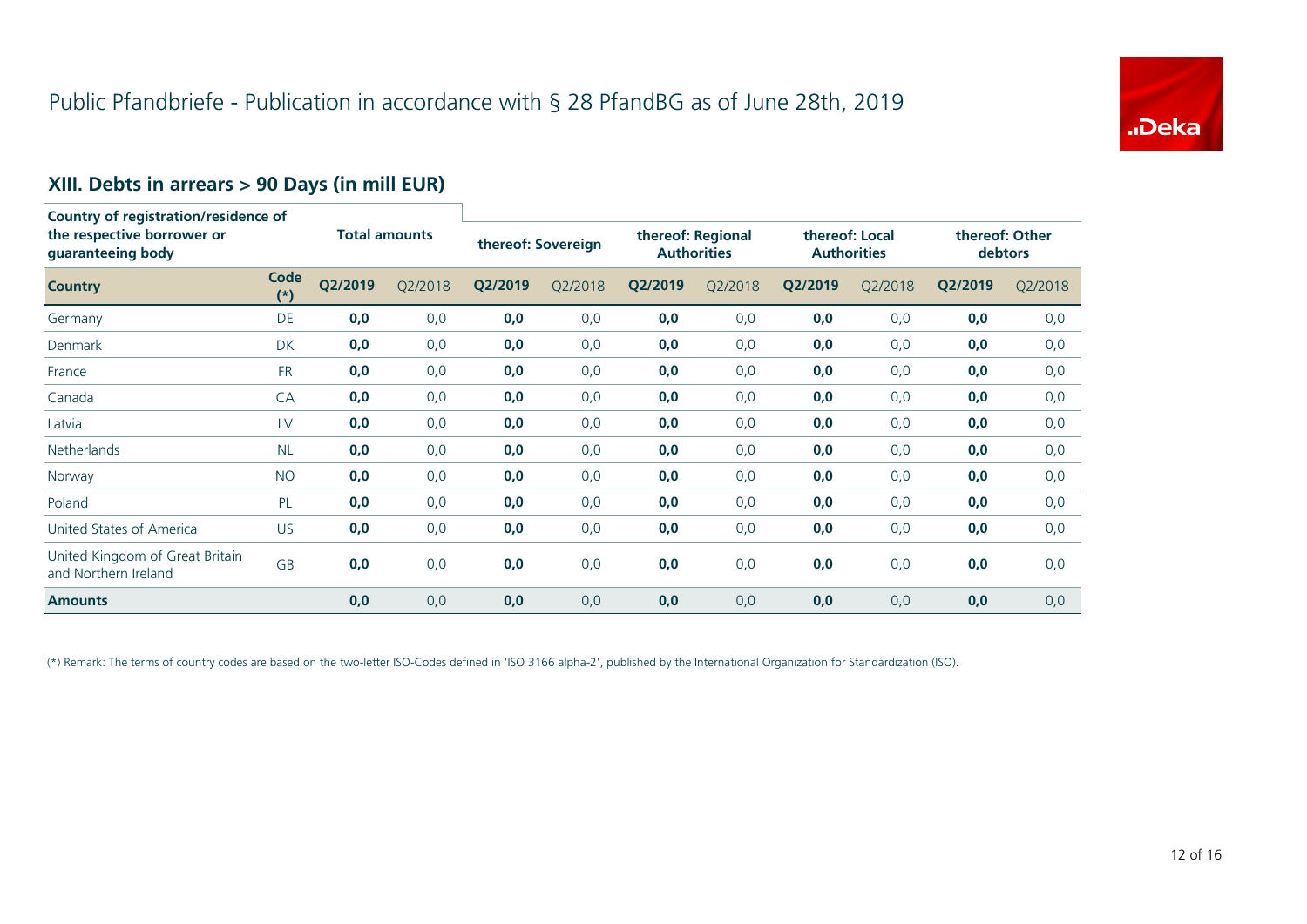

#### **XIV. Total amounts of nonperforming assets, if at least 5% of each individual claim are non performing (in mill EUR)**

| <b>Country of registration/residence of</b><br>the respective borrower or<br>guaranteeing body |               | <b>Total amounts</b> |         | thereof: Sovereign |         | thereof: Regional<br><b>Authorities</b> |         | thereof: Local<br><b>Authorities</b> |         | thereof: Other<br>debtors |         |
|------------------------------------------------------------------------------------------------|---------------|----------------------|---------|--------------------|---------|-----------------------------------------|---------|--------------------------------------|---------|---------------------------|---------|
| <b>Country</b>                                                                                 | Code<br>$(*)$ | Q2/2019              | Q2/2018 | Q2/2019            | Q2/2018 | Q2/2019                                 | Q2/2018 | Q2/2019                              | Q2/2018 | Q2/2019                   | Q2/2018 |
| Germany                                                                                        | <b>DE</b>     | 0,0                  | 0,0     | 0,0                | 0,0     | 0,0                                     | 0,0     | 0,0                                  | 0,0     | 0,0                       | 0,0     |
| Denmark                                                                                        | <b>DK</b>     | 0,0                  | 0,0     | 0,0                | 0,0     | 0,0                                     | 0,0     | 0,0                                  | 0,0     | 0,0                       | 0,0     |
| France                                                                                         | <b>FR</b>     | 0,0                  | 0,0     | 0,0                | 0,0     | 0,0                                     | 0,0     | 0,0                                  | 0,0     | 0,0                       | 0,0     |
| Canada                                                                                         | CA            | 0,0                  | 0,0     | 0,0                | 0,0     | 0,0                                     | 0,0     | 0,0                                  | 0,0     | 0,0                       | 0,0     |
| Latvia                                                                                         | LV            | 0,0                  | 0,0     | 0,0                | 0,0     | 0,0                                     | 0,0     | 0,0                                  | 0,0     | 0,0                       | 0,0     |
| <b>Netherlands</b>                                                                             | <b>NL</b>     | 0,0                  | 0,0     | 0,0                | 0,0     | 0,0                                     | 0,0     | 0,0                                  | 0,0     | 0,0                       | 0,0     |
| Norway                                                                                         | <b>NO</b>     | 0,0                  | 0,0     | 0,0                | 0,0     | 0,0                                     | 0,0     | 0,0                                  | 0,0     | 0,0                       | 0,0     |
| Poland                                                                                         | PL            | 0,0                  | 0,0     | 0,0                | 0,0     | 0,0                                     | 0,0     | 0,0                                  | 0,0     | 0,0                       | 0,0     |
| United States of America                                                                       | <b>US</b>     | 0,0                  | 0,0     | 0,0                | 0,0     | 0,0                                     | 0,0     | 0,0                                  | 0,0     | 0,0                       | 0,0     |
| United Kingdom of Great Britain<br>and Northern Ireland                                        | <b>GB</b>     | 0,0                  | 0,0     | 0,0                | 0,0     | 0,0                                     | 0,0     | 0,0                                  | 0,0     | 0,0                       | 0,0     |
| <b>Amounts</b>                                                                                 |               | 0,0                  | 0,0     | 0,0                | 0,0     | 0,0                                     | 0,0     | 0,0                                  | 0,0     | 0,0                       | 0,0     |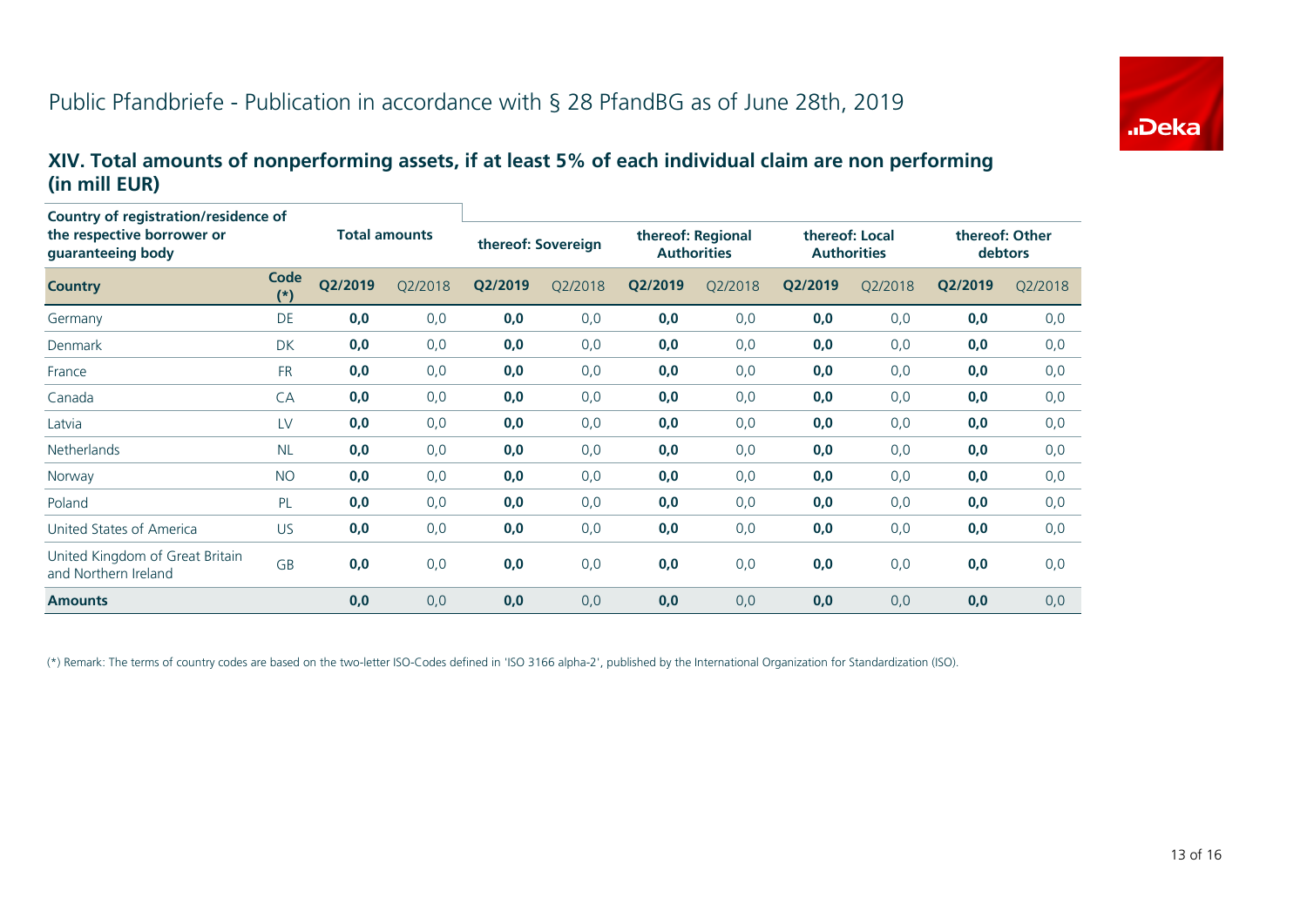

# **I. Additional voluntary information about the cover pool**

|                                    |             | Q2/2019 |
|------------------------------------|-------------|---------|
| WAL of cover pool (Total)          | in years    | 5,5     |
| Part of ECB elligble securities    | in mill EUR | 205,0   |
| Overcollateralisation by law (npv) | in $\%$     | 2.0     |

| <b>Currency Exposure (nominal)</b> | in mill EUR | Q2/2019 |
|------------------------------------|-------------|---------|
| <b>EUR</b>                         |             | 3.083,1 |
| <b>USD</b>                         |             | 265,4   |

| <b>Current Rating of Pfandbrief (according to Rating Agency)</b> | O2/2019 |
|------------------------------------------------------------------|---------|
| Moody's                                                          | Aaa     |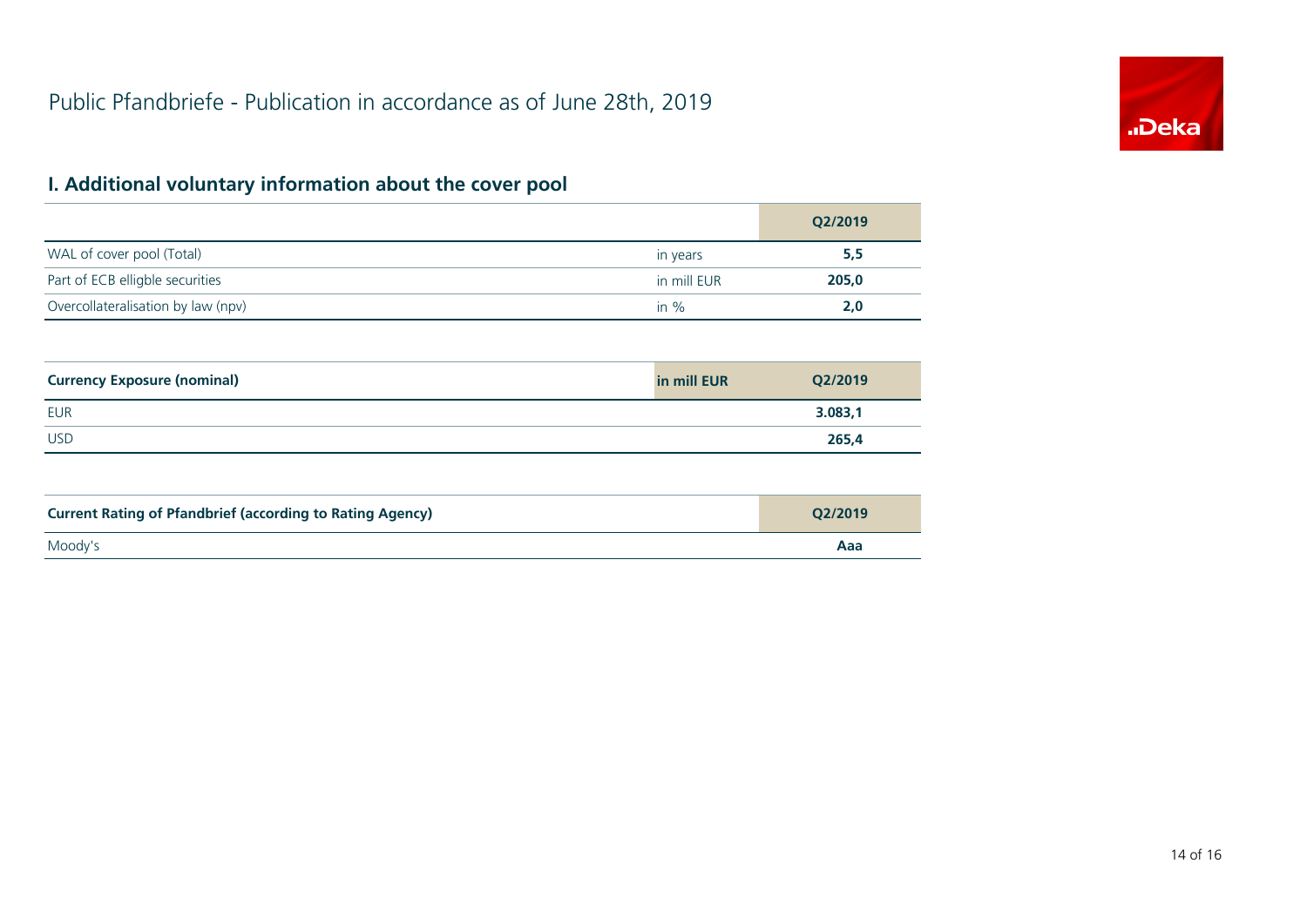# **I. Additional voluntary information about the cover pool**

| Breakdown of claims agianst centralbanks and banks<br>according to section 25 para 1 no. 5 by Credit Quality Step | in mill EUR | O2/2019 |
|-------------------------------------------------------------------------------------------------------------------|-------------|---------|
| Credit Quality Step 1                                                                                             |             | 30.0    |
| Credit Quality Step 2                                                                                             |             | 0.0     |

| Loans $(*)$                                               |             | Q2/2019 |
|-----------------------------------------------------------|-------------|---------|
| Number of loans                                           |             | 191     |
| Number of borrowers                                       |             | 72      |
| Total amount of loans granted to the 10 biggest borrowers | in mill EUR | 1.419,2 |
| Total amounts of bonds                                    | in mill EUR | 571,2   |
| Total amounts of loans                                    | in mill EUR | 2.747,2 |

| <b>Derivates</b>                                          |              | Q2/2019   |
|-----------------------------------------------------------|--------------|-----------|
| Are derivatives included in the cover pool?               | Yes / No     | <b>No</b> |
| Dervatives in the cover pool (npv)                        | in mill EUR  | 0,0       |
| Type of swaps (I=intra-group, E=external, B=both, N=none) | (I, E, B, N) | N         |

(\*) Remark: Only regular cover pool assets are included.